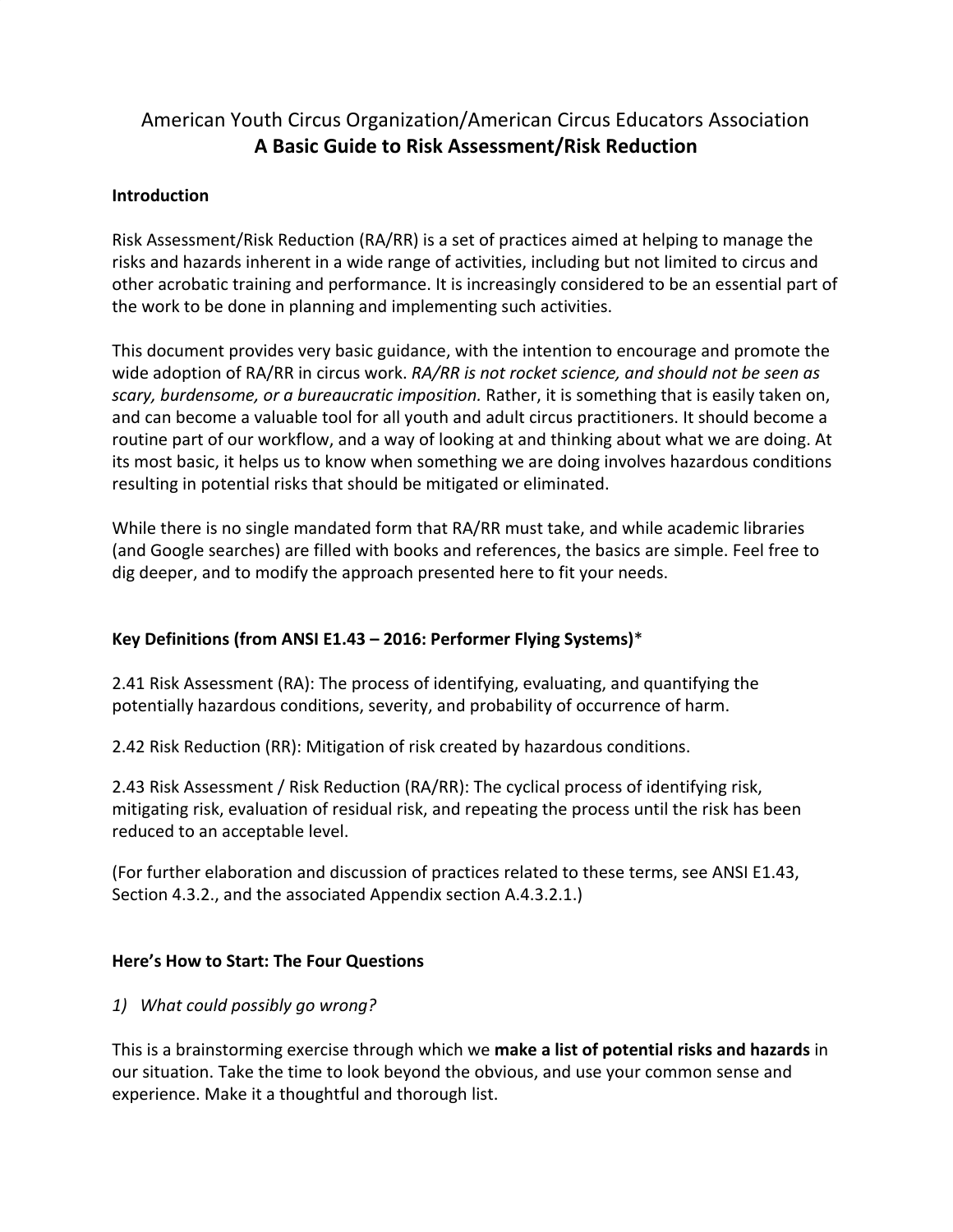# Then, **for each of the risks you have identified**, ask the following questions:

# *2) What would be the severity of the consequences if it did?*

Think through the **severity** of the result if the bad thing happens. In particular, would it result in serious injury? On a scale of 1 through 5, rate the severity of the potential consequences, with 1 being trivial, and 5 being death.

# *3) What is the likelihood of it occurring?*

Rank the **likelihood** of the bad thing happening, again on a scale of 1-5, with 1 being highly unlikely (like a comet landing on the site) and 5 being nearly certain (like someone tripping over a loose extension cord in the dark).

With this information, it is helpful to plug the numbers into a grid like this one:

|             |                             | <b>Severity</b>      |                     |                 |                |                |
|-------------|-----------------------------|----------------------|---------------------|-----------------|----------------|----------------|
| Probability |                             | Insignificant<br>(1) | <b>Minor</b><br>(2) | Moderate<br>(3) | Major<br>(4)   | Extreme<br>(5) |
|             | <b>Very Unlikely</b><br>(1) | ٩                    | $\overline{2}$      | 3               | $\overline{4}$ | $\overline{5}$ |
|             | <b>Unlikely</b><br>(2)      | $\overline{2}$       | 4                   | $6\phantom{a}$  | 8              | 10             |
|             | Possible<br>(3)             | 3                    | $6\phantom{1}$      | 9               | 12             | 15             |
|             | Probable<br>(4)             | 4                    | 8                   | 12              | 16             | 20             |
|             | Very Likely<br>(5)          | 5                    | 10                  | 15              | 20             | 25             |

#### **Sample Risk Assessment Table**

Low risk  $1-3$ Moderate risk  $4-8$ High risk  $9-14$ Extreme risk 15 - 25

We can see that hazard with a low probability and trivial consequences will end up toward the Green (Go) part of the grid, while those with high probability and bad consequences will end up toward the Red (STOP) zone. This process helps us to identify what we need to pay attention to.

Note that the assignment of green, yellow, and red values is a function of situational judgment about what levels of risk are acceptable. This will vary, and may even vary within a given scenario. For example, we may decide that a risk in the yellow range is acceptable for a trained professional performer, while at the same time considering such a risk to be unacceptable for a child, student, or audience member.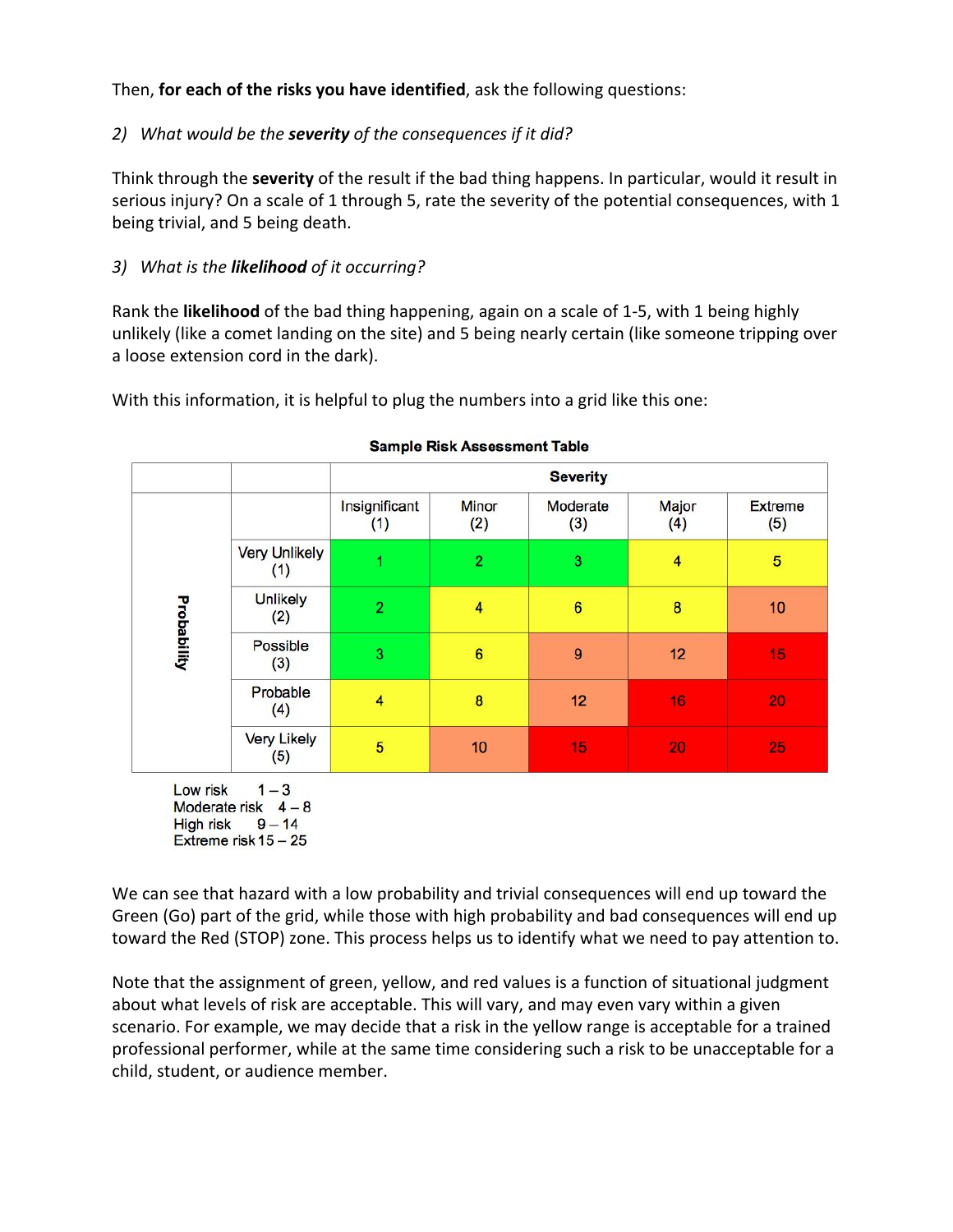For those hazards that fall into zones of unacceptable risk, we move to the next question:

4) What can/should we do to **mitigate or eliminate** the risk?

Identify and select actions that will **reduce or eliminate the hazard**, which would move it toward or into the green. These may take the form of operational or equipment changes to eliminate the risk completely. They may also involve actions to help avoid bad consequences. For example, an identified risk of failure on a particularly vulnerable piece of hardware may lead to a mitigating action of increased frequency of inspection of that element. Finally, RA/RR needs to consider actions to be taken in response to something bad happening, as a way of mitigating the consequences. *Having an effective emergency response plan that relates to identified risks is always a critical piece of the puzzle*.

Once the four questions have been asked and answered, it is essential to run through the cycle again, with a particular focus on making sure that the mitigation actions taken have not created new risks or unforeseen consequences. We are done when we have implemented the identified changes, and all of the identified risks fall within an acceptable zone. Then, when something changes, we run the exercise again.

### **The Bottom Line**

The American National Standard for aerial performance (ANSI E1.43 – 2016) referred to above requires that "formal" RA/RR be conducted whenever a performer flying effect is planned.

Fundamentally, this boils down to the following:

- 1) Ideally, more than one competent person should participate in the exercise.
- 2) The results of the process should be written down or otherwise documented.
- 3) The process should continue cyclically until the participants determine that an acceptable level of risk has been achieved.

If we do these things, and do them regularly, we are on the way toward building and maintaining a culture that prioritizes safety in practical terms. So whether or not the particular activity we are engaged in falls within the specific scope of the ANSI standards or other legal, regulatory, or insurance company mandates, the RA/RR process can be a valuable tool.

# *JANUARY 9, 2020 Jonathan Deull, ACE Safety Committee*

*The attached* **Sample Risk Assessment/Risk Reduction Template** *may be used or adapted to meet your needs.*

ANSI Standards relating to the live entertainment industry are available for free download from the ESTA *website thanks to the sponsorship of Prosight Specialty Insurance. [https://tsp.esta.org/tsp/documents/published\\_docs.php](https://tsp.esta.org/tsp/documents/published_docs.php)*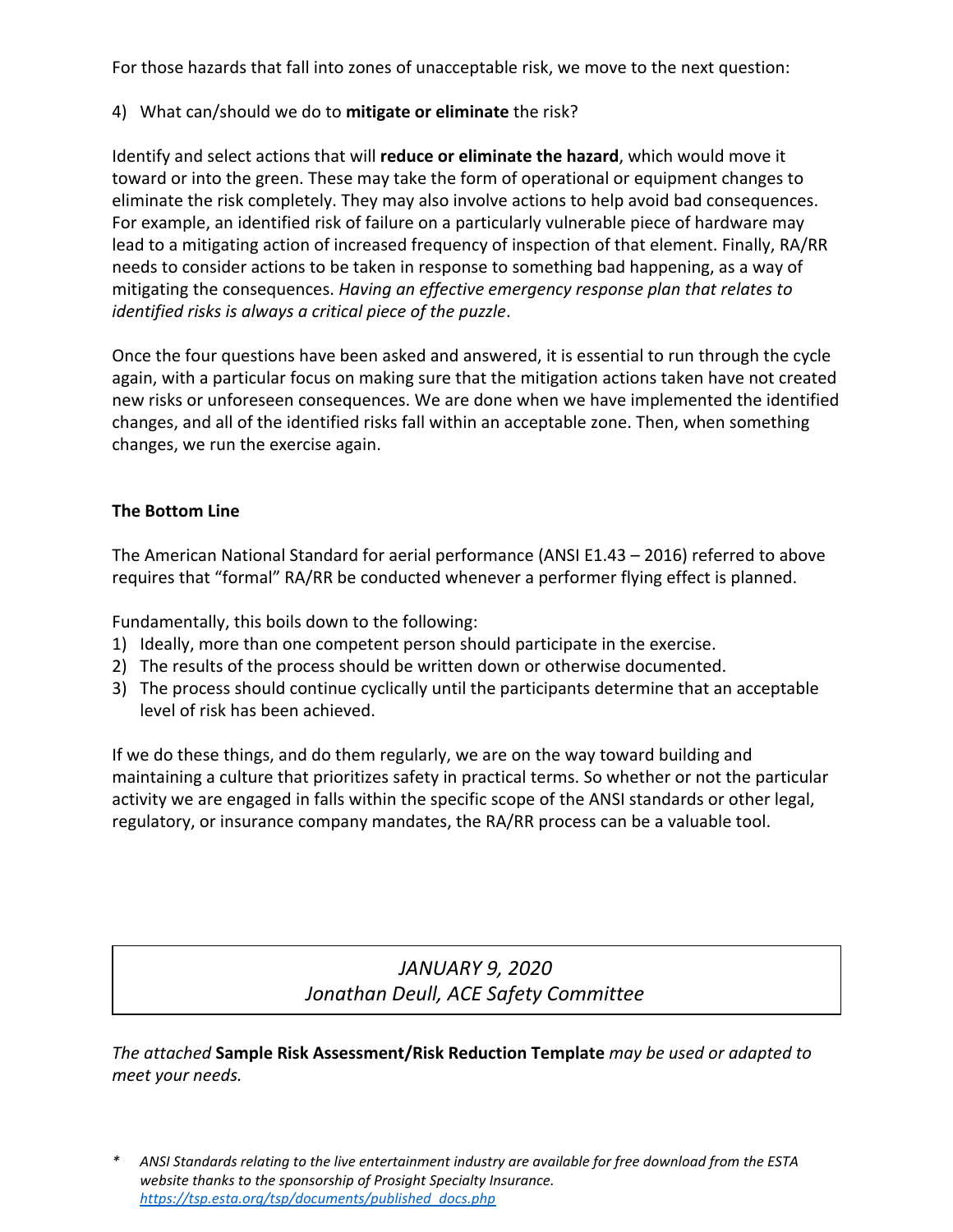| Program Name:      |                             | Date:                |                     |                 |                |                |
|--------------------|-----------------------------|----------------------|---------------------|-----------------|----------------|----------------|
|                    |                             |                      |                     | <b>Severity</b> |                |                |
| <b>Probability</b> |                             | Insignificant<br>(1) | <b>Minor</b><br>(2) | Moderate<br>(3) | Major<br>(4)   | Extreme<br>(5) |
|                    | <b>Very Unlikely</b><br>(1) | 4                    | $\overline{2}$      | 3               | $\overline{4}$ | 5              |
|                    | <b>Unlikely</b><br>(2)      | $\overline{2}$       | $\overline{4}$      | 6               | 8              | 10             |
|                    | Possible<br>(3)             | 3                    | 6                   | 9               | 12             | 15             |
|                    | Probable<br>(4)             | $\overline{4}$       | 8                   | 12              | 16             | 20             |
|                    | <b>Very Likely</b><br>(5)   | 5                    | 10                  | 15              | 20             | 25             |

# **Sample Risk Assessment/Risk Reduction Template**

Low risk  $1-3$ <br>Moderate risk  $4-8$ <br>High risk  $9-14$ <br>Extreme risk  $15-25$ 

|                                                                    | <b>Hazards</b>                                                                             | <b>Risks</b>                                                           | <b>Risk Value Before Mitigation</b> |                     |                                  |                                                                                                                          |                                                        |
|--------------------------------------------------------------------|--------------------------------------------------------------------------------------------|------------------------------------------------------------------------|-------------------------------------|---------------------|----------------------------------|--------------------------------------------------------------------------------------------------------------------------|--------------------------------------------------------|
| <b>Activity</b>                                                    |                                                                                            |                                                                        | Probabili<br>$ty(1-5)$              | Severity<br>$(1-5)$ | <b>Risk</b><br>Level<br>$(1-25)$ | <b>Mitigation Actions</b><br>Implemented                                                                                 | <b>Risk</b><br>Value<br><b>After</b><br>Mitigatio<br>n |
| <b>SIMPLIFIED</b><br><b>EXAMPLE:</b><br>Jane's Lyra<br>performance | • Operators let go<br>of rope<br>• Jane falls off lyra<br>• Conflict with<br>other rigging | • Performer<br>Injury<br>• Operator<br>Injury<br>• Equipment<br>Damage | $\overline{3}$                      | $\overline{4}$      | 12 <sup>°</sup>                  | • Pre-show function<br>check<br>• Multiple operators<br>• Operator training<br>• Rehearsal<br>• Emergency/Rescue<br>plan | $\overline{\mathbf{8}}$                                |
|                                                                    |                                                                                            |                                                                        |                                     |                     |                                  |                                                                                                                          |                                                        |
|                                                                    |                                                                                            |                                                                        |                                     |                     |                                  |                                                                                                                          |                                                        |
|                                                                    |                                                                                            |                                                                        |                                     |                     |                                  |                                                                                                                          |                                                        |
|                                                                    |                                                                                            |                                                                        |                                     |                     |                                  |                                                                                                                          |                                                        |
|                                                                    |                                                                                            |                                                                        |                                     |                     |                                  |                                                                                                                          |                                                        |
|                                                                    |                                                                                            |                                                                        |                                     |                     |                                  |                                                                                                                          |                                                        |
|                                                                    |                                                                                            |                                                                        |                                     |                     |                                  |                                                                                                                          |                                                        |
|                                                                    |                                                                                            |                                                                        |                                     |                     |                                  |                                                                                                                          |                                                        |

| Name of Person who conducted the assessment | Signature | Date |
|---------------------------------------------|-----------|------|
| Name of Person who conducted the assessment | Signature | Date |